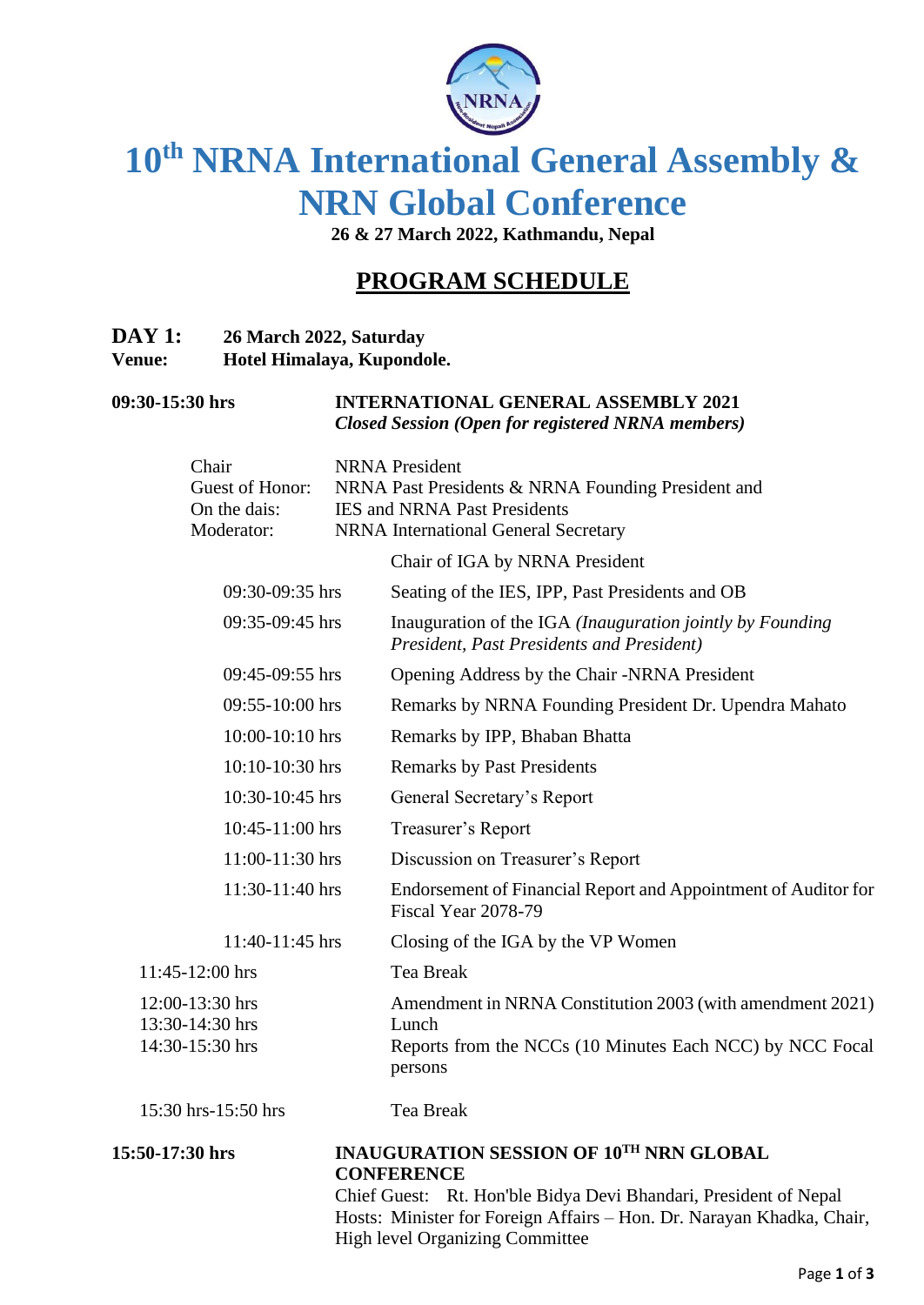| NRNA President-Kumar Panta                                                                                  |
|-------------------------------------------------------------------------------------------------------------|
| FNCCI President - Shekhar Golchha                                                                           |
| Arrival & Seating of Guests in the hall                                                                     |
| Arrival & Welcome of the Chief Guest                                                                        |
| (Welcome and escort of the Chief Guest to the hall by the Chair,<br>Presidents of NRNA and FNCCI)           |
| Seating of the Chief Guest Rt. Hon. President of Nepal                                                      |
| Welcome by MC and National Anthem                                                                           |
| Welcome Address by Hon. Minister for Foreign Affairs and Chair of<br><b>High-Level Organizing Committee</b> |
| Inauguration of the Conference by Lighting of the Panas                                                     |
| <b>Welcome Dance</b>                                                                                        |
| Felicitatory Remarks by Remarks by FNCCI President – Shekhar<br>Golchha                                     |
| Remarks by NRNA Founding President – Dr. Upendra Mahato                                                     |
| <b>Remarks by NRNA Past Presidents</b>                                                                      |
| Inaugural address by the Chief Guest                                                                        |
| <b>Concluding Remarks NRNA President Kumar Panta</b>                                                        |
|                                                                                                             |
|                                                                                                             |

## **18:00hrs WELCOME DINNER**

# **DAY – 2 27 March 2022, Sunday Venue: Hotel Himalaya, Kupandol**

# **10TH NRN GLOBAL CONFERENCE**

# **9:30 -11:30hrs PLENARY SESSION 1: Social Security for Migrant Workers**

| <b>Chief Guest:</b> | Minister for Employment, Labor and Social Security                                                                |
|---------------------|-------------------------------------------------------------------------------------------------------------------|
| Chair:              | Dr. Badri KC, VP and Head of Department – Migrant Workers and<br>NRN Welfare Department.                          |
| Guest:              | Secretary, Ministry of Employment, Labor and Social Security                                                      |
| Moderator:          | Udwab Bhattarai, Chair, Foreign Employment Journalist Society                                                     |
| 9:30-9:40hrs        | Executive Director of Social Security Fund – Possibilities for Social<br><b>Security for Migrant workers</b>      |
| 9:40-9:50hrs        | Jitendra Dhital, Chief Administrator Employer Provident Fund -<br>Progress on Social Security for Migrant workers |
| 9:50-10:00hrs       | Chief Administrator, Citizen Investment Trust - Role of Trust for<br>Social Security for Migrant workers          |
| $10:00-10:10$ hrs   | Representative of Human Rights – Why Social Security for migrant<br>workers                                       |
| $10:10-10:20$ hrs   | Executive Director, Foreign Employment Board - FEB's role in social<br>security for migrant workers               |
| 10:20-10:30hrs      | Expert: Purna Chandra Bhattarai – Importance of social security to<br>migrant workers                             |
| 10:30-10:40hrs      | Ms. Binda Pandey, Ex member of Parliament – Need and Importance of<br>Social Security for Migrant Workers.        |
|                     |                                                                                                                   |